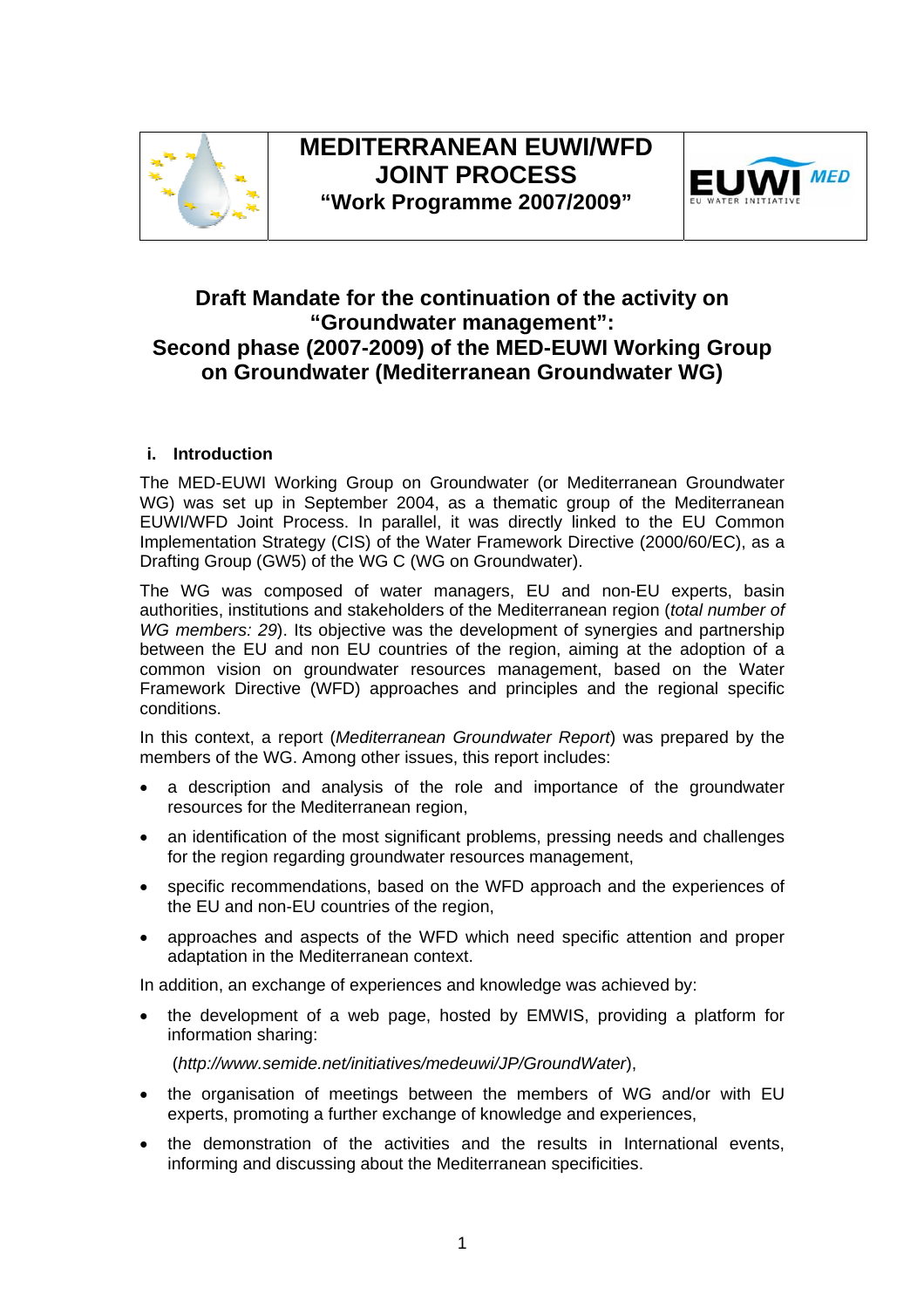Despite the achievements, there are a number of issues related to groundwater resources management in the Mediterranean, which need to be further addressed and elaborated. The widespread scarcity, gradual destruction and aggravated deterioration and pollution of groundwater resources in the region, along with the progressive encroachment of incompatible activities, demand the promotion of specific and dynamic approaches/methodologies for the sustainable and rational utilization, protection, conservation and management of groundwater, within the framework of national economic development policies.

A discussion on the priority issues which need to be further addressed was initiated on the second meeting of the MED-EUWI Working Group on Groundwater (Malaga, 24 April 2006). According to the discussions and taking into account the results from the work of the WG (Mediterranean Groundwater Report), it can be concluded that:

- Strategic groundwater management approaches in the Mediterranean have to be supported by effective methods, techniques and practices for controlling intensive exploitation and preventing/reducing pollution, taking into account the natural and socio-economic conditions.
- Disseminating best practices or lessons learnt could serve as a catalyst for the development of effective approaches for groundwater resources management. The continuation of the information, knowledge and experience exchange, in the framework of an enhanced cooperation mainly at technical level, in order to identify best practices or "success stories", is very important.
- Therefore, the work and activities of the MED-EUWI Working Group on Groundwater could continue, with a priority to the development and/or promotion of common approach methodologies and techniques for controlling intensive exploitation and preventing/reducing pollution of groundwater resources in the Mediterranean region.

In parallel, groundwater management is still a priority for the European Commission. The WG on Groundwater (WG C) will continue to be one of the key activities during the next Work Programme (2007-2009) of the EU Common Implementation Strategy (CIS) of the WFD, aiming both to clarify groundwater issues that are covered by the WFD and prepare the development of technical guidance documents in the frame of the orientations given by the future Groundwater Directive, upon its adoption.

In light of the above, it was proposed to continue the "Groundwater Management" activity during the second phase of the Mediterranean EUWI/WFD Joint Process. The MED-EUWI Working Group on Groundwater, during the second phase (2007- 2009), could be engaged mainly in the development and/or promotion of common approach methodologies and techniques for optimal groundwater exploitation and pollution control in the Mediterranean region, based on the experiences of the EU and non-EU countries of the region, existing best practices and the regional conditions.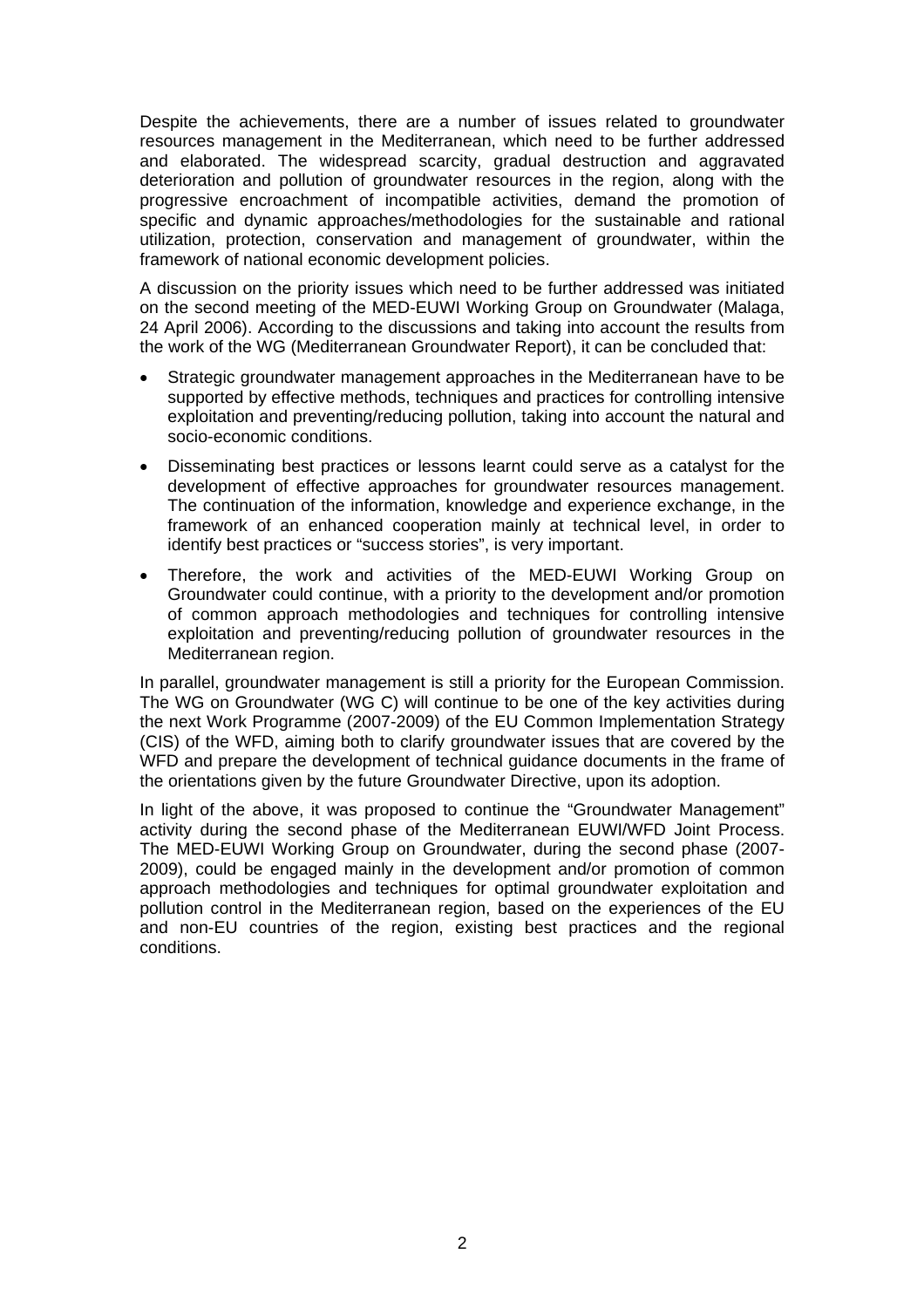## **ii. Objectives and key subjects**

The overall objective of the MED-EUWI Working Group on Groundwater, during the second phase of the Mediterranean EUWI/WFD Joint Process, is to promote the development of synergies and partnership between EU and non EU countries of the Mediterranean region and the adoption of a common vision on groundwater resources management. In particular, it aims to:

- analyse the most significant challenges for the Mediterranean region, related to groundwater resources management, with an emphasis on groundwater overexploitation and saline water intrusion,
- transfer, exchange and demonstration of know-how on criteria, methodologies and tools used in the Mediterranean region on various groundwater protection and conservation issues and evaluate best practices and "success stories" existing at international and EU level,
- develop common approach methodologies and techniques for optimal groundwater exploitation and pollution control in the Mediterranean region and formulate adequate recommendations and technical specifications,
- improve the awareness raising on issues related to the groundwater protection, conservation and sustainable management and create the basis for additional relative actions in the region.

Based on the above, the following general actions must be undertaken during the second phase of the MED-EUWI Working Group on Groundwater:

- $\triangleright$  Step 1: list of on-going regional and national processes, initiatives and projects developed to respond to groundwater issues in the Mediterranean region.
- $\triangleright$  Step 2: description and analysis of significant problems, pressing needs and challenges for the Mediterranean region, related to groundwater resources management, taking into account the information included in the Mediterranean Groundwater Report. Emphasis can be given to over-exploitation and saline water intrusion into the coastal aquifers of the region.
- $\triangleright$  Step 3: collection of information on existing methodologies, practices and tools used in the Mediterranean region on various groundwater protection and conservation issues, such as remedial actions practised to recover salinized resources, aquifer recharge enhancement, other complementary supply-side measures, models of groundwater behaviour, scenario analysis, vulnerability mapping, protection zoning, remediation methods, groundwater treatment technologies, etc.
- ¾ Step 4: identification and analysis of best practices and "success stories" at international and EU level (e.g. provisions and methodologies from the WFD) for controlling intensive exploitation and preventing/reducing pollution.
- $\triangleright$  Step 5: formulation of recommendations and technical specifications, taking into account the experiences of the EU and non-EU countries of the region, existing best practices and the regional conditions.
- $\triangleright$  Step 6: demonstration and dissemination of results through the web page of the MED-EUWI Working Group on Groundwater, meetings/workshops, etc.

This activity is targeted to the Member States, partner countries covered by the MED-EUWI, the Commission and interest groups.